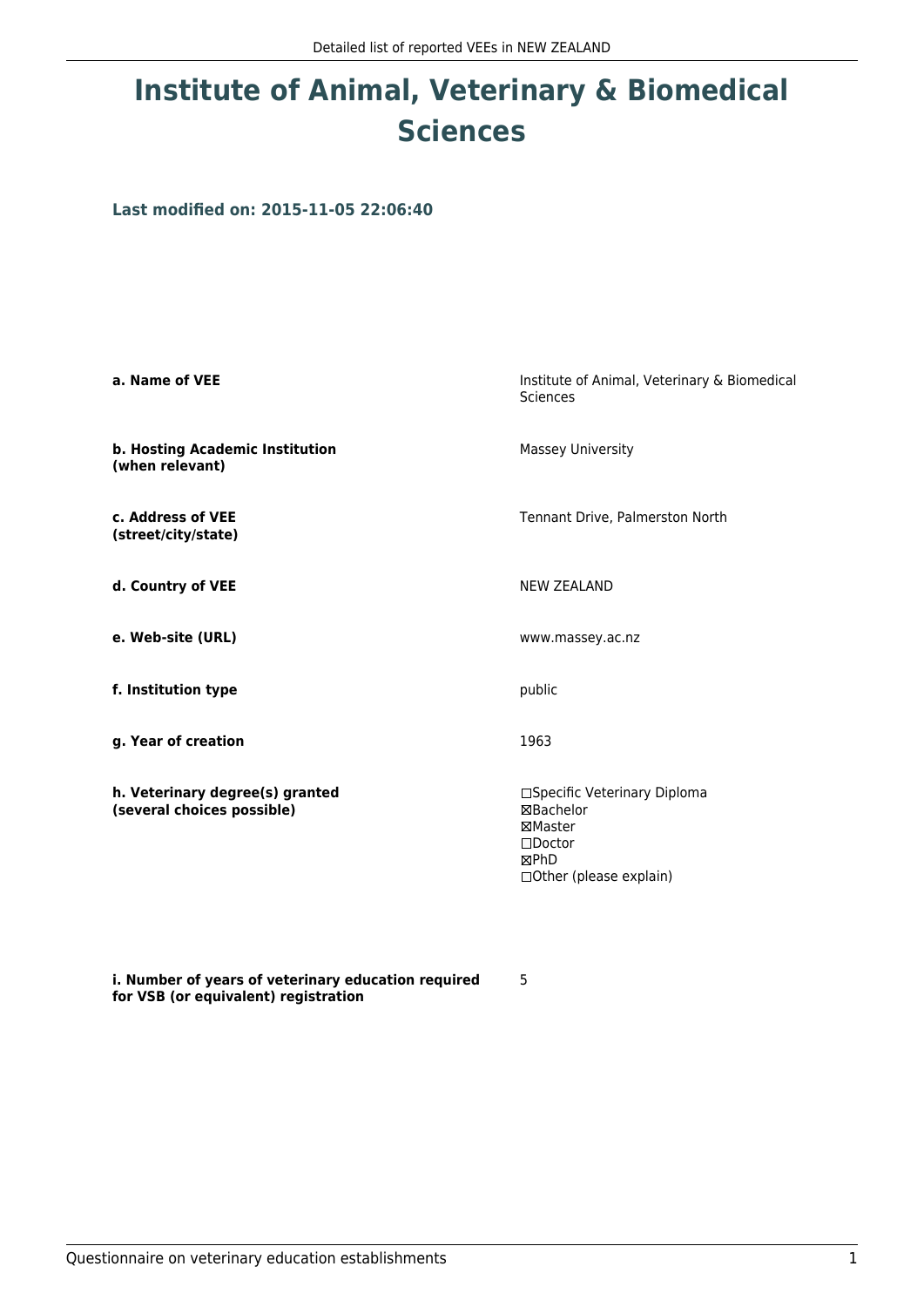## **j. Average number of veterinary students per class**

|                                                                                                   | 1st Year                                                                                                                                                              | 101-150                                                                                          |
|---------------------------------------------------------------------------------------------------|-----------------------------------------------------------------------------------------------------------------------------------------------------------------------|--------------------------------------------------------------------------------------------------|
|                                                                                                   | 2d Year                                                                                                                                                               | 101-150                                                                                          |
|                                                                                                   | 3d Year                                                                                                                                                               | 101-150                                                                                          |
|                                                                                                   | 4th Year                                                                                                                                                              | 101-150                                                                                          |
|                                                                                                   | 5th Year                                                                                                                                                              | 101-150                                                                                          |
|                                                                                                   | 6th Year                                                                                                                                                              |                                                                                                  |
|                                                                                                   | 7th Year                                                                                                                                                              |                                                                                                  |
| k. Average number of veterinary graduates per year<br>from the establishment                      | 101-150                                                                                                                                                               |                                                                                                  |
| I. Minimum education required for admission to the<br>establishment<br>(several choices possible) | ⊠High School University Entrance<br>Qualification<br>□Pre-Veterinary Science Diploma<br>□Pre-Veterinary Science Degree<br>□Other specific VEE entrance qualifications |                                                                                                  |
| m. Is there a selection procedure at<br>(several choices possible)                                | <b>⊠National level</b><br>□State level<br>⊠Establishment level                                                                                                        |                                                                                                  |
| n. National accreditation/certification/approval                                                  | Yes                                                                                                                                                                   |                                                                                                  |
|                                                                                                   | <b>Accrediting agency:</b>                                                                                                                                            |                                                                                                  |
|                                                                                                   | <b>Name of the Agency</b>                                                                                                                                             | Veterinary<br>Council of<br>New Zealand                                                          |
|                                                                                                   | <b>Address of the</b><br><b>Agency</b>                                                                                                                                | Willis Street<br>Wellington<br>Accrediation<br>since opening<br>of school;<br>renewed in<br>2014 |
|                                                                                                   | Country of the<br><b>Agency</b>                                                                                                                                       | New Zealand                                                                                      |
|                                                                                                   | Date granted (yyyy-<br>mm-dd)                                                                                                                                         | 2014-10-31                                                                                       |
|                                                                                                   | <b>Period of validity</b><br>(years)                                                                                                                                  | 7                                                                                                |